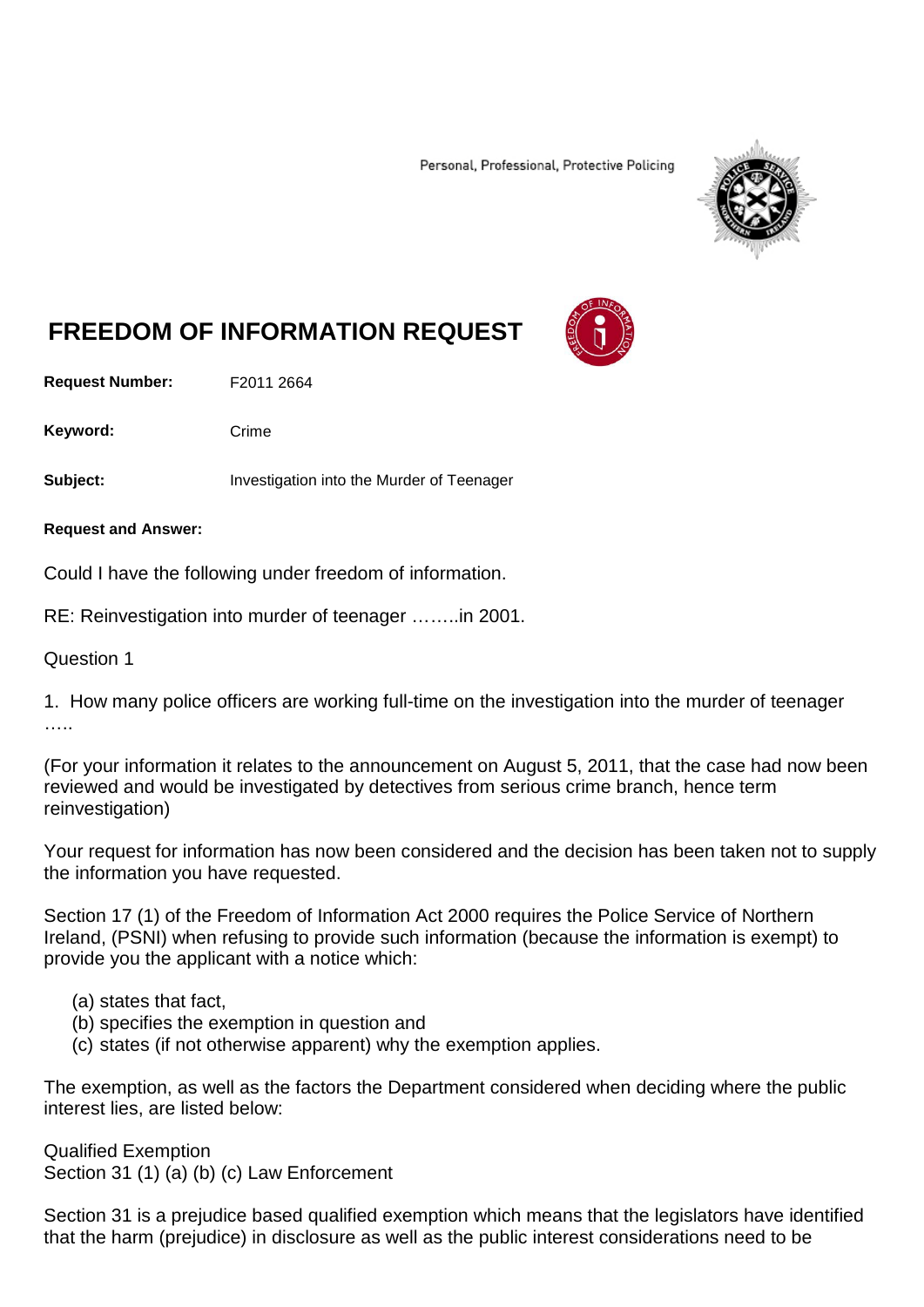evidenced and articulated to the applicant.

### **HARM**

Under the Freedom of Information Act (2000) any information released under FOI is released into the public domain, not just to the individual requesting the information.

All Crime Operations staff are under the command of an Assistant Chief Constable and he has the authority to deploy resources to individual units as priorities dictate. Crime Operations Department, consists of both Police and Support Staff, who conduct professional and detailed investigations into all serious and organised crime in Northern Ireland, including murder, terrorist offences, serious sexual assaults, organised criminal gangs, armed robbery, extortion and drugs offences. The Department integrates all the professional disciplines required to deliver highly effective investigations and manage intelligence on behalf of the organisation.

Therefore, for the reasons outlined above it is not considered to be in the public interest to specify the number of police officers working full-time on the investigation into the murder of a teenager murdered in 2001 as this would impact on the effectiveness of using personnel in the future by identifying deployment to the detriment of its effectiveness.

To divulge the specific level of personnel employed may also pose a risk of exposure regarding the methodology and capability within Crime Operations.

It could be argued that there is a public interest in the transparency of investigations carried out by the police to ensure they are being conducted appropriately and in line with current investigative guidelines particularly in relation to unsolved crimes. However, the Police Service has a duty of care to ensure effective law enforcement and the prevention and detection of crime. The Police Service will not disclose information which could compromise an ongoing investigation and law enforcement.

The Police Service has a duty of care to all individuals involved in any investigation and must ensure effective law enforcement and comply with the Police (NI) Act 2000, which states:

"It shall be the general duty of police officers –

- (a) to protect life and property
- (b) to preserve order
- (c) to prevent the commission of offences
- (d) where an offence has been committed, to take measures to bring the offender to justice".

## **Public Interest Test**

The public interest test relevant is as follows: -

#### **Section 31 Factors Favouring Disclosure**

There is a general public interest in the way that police work and for public bodies to be accountable for their actions. Disclosure could promote public trust in providing transparency, demonstrating openness and accountability. Disclosure would also show that public funds were being used effectively and appropriately.

## **Section 31 Factors Favouring Non-Disclosure**

By releasing information into the public domain could undermine a current investigation. It would therefore not be in the public interest to release information that may prevent or hinder current investigations and regulatory enforcement. It would also not be in the public interest to release information that may be of assistance to anyone involved in criminal activity. Information relating to a criminal investigation will rarely be disclosed under FOIA and only where there is a strong Public Interest consideration favouring disclosure.